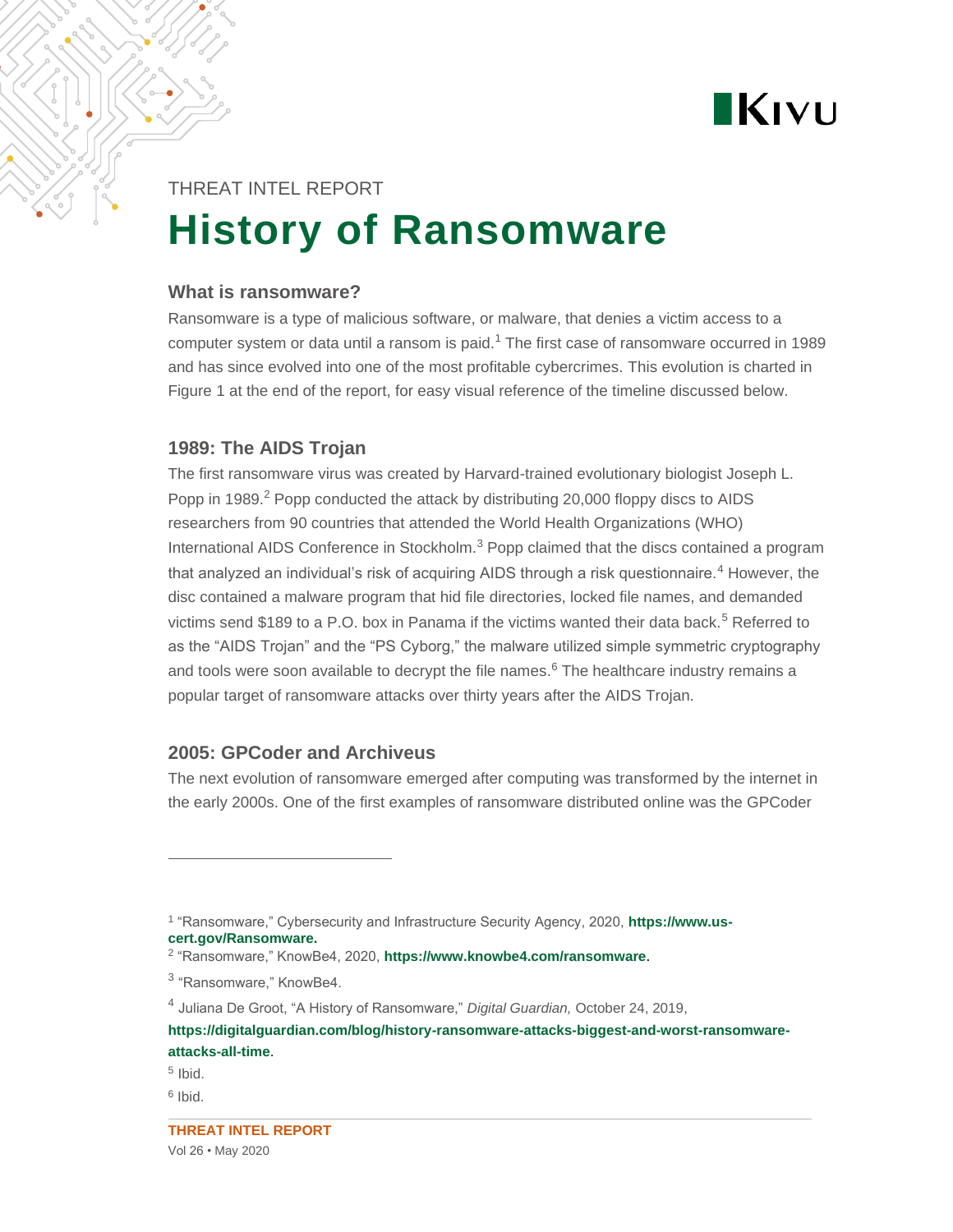

Trojan.<sup>7</sup> GPCoder was first discovered in 2005 and infected Windows systems and targeted files with a variety of extensions. $8$  Discovered files were copied in encrypted form and then original files were deleted. $9$  The new encrypted files were unreadable, and the use of strong RSA-1024 encryption thwarted any attempts to unlock them.<sup>10</sup> A message was displayed on the victim's home screen with information on how to pay the ransom and unlock the files.

A second trojan utilizing secure RSA-1024 encryption known as Archiveus also emerged in 2005. Archiveus encrypted everything in the victim's documents folder instead of targeting specific executable files and files extensions.<sup>11</sup> Victims could still use their computers, but experienced restrictions in accessing most of their data. Victims were directed to a website to purchase a 30-digit password to recover their files.<sup>12</sup>

#### **2008: The Invention of Bitcoin**

Bitcoin is a decentralized cryptocurrency that first surfaced online in August 2008.<sup>13</sup> Bitcoin empowers cyber criminals to make ransom demands of digital currency, removing the inclusion of a transaction form for traditional currency.<sup>14</sup> Cyber criminals use bitcoin because it is "fast, reliable, and verifiable."<sup>15</sup> The attacker can watch the public blockchain to determine if a victim paid, and even make a unique payment address for each victim and automate the process of unlocking the victim's files upon payment.<sup>16</sup> Bitcoin became widely used in ransomware attacks in 2009.<sup>17</sup>

- $10$  Ibid.
- $11$  Ibid.
- $12$  Ibid.

#### **<https://www.cbronline.com/news/the-history-of-ransomware>**.

<sup>17</sup> Ball, "The History of Ransomware."

<sup>7</sup> "A History of the Ransomware Threat: Past, Present, and Future," *vpn Mentor,* 2020,

**[https://www.vpnmentor.com/blog/history-ransomware-threat-past-present-and-future/.](https://www.vpnmentor.com/blog/history-ransomware-threat-past-present-and-future/)**

<sup>8</sup> "A History of the Ransomware Threat: Past, Present, and Future," *vpn Mentor.*

<sup>&</sup>lt;sup>9</sup> Ibid.

<sup>&</sup>lt;sup>13</sup> Zoe Bernard, "Everything you need to know about Bitcoin, its mysterious origins, and the many alleged identities of its creator," *Business Insider,* November 2018, **[https://www.businessinsider.com/bitcoin](https://www.businessinsider.com/bitcoin-history-cryptocurrency-satoshi-nakamoto-2017-12)[history-cryptocurrency-satoshi-nakamoto-2017-12](https://www.businessinsider.com/bitcoin-history-cryptocurrency-satoshi-nakamoto-2017-12)**.

<sup>14</sup> Tom Ball, "The History of Ransomware," *Computer Business Review,* February 2018,

<sup>&</sup>lt;sup>15</sup> Neeraj Agrawal, "Why ransomware criminals use Bitcoin and why that could be undoing," Coin Center, May 2017, **[https://coincenter.org/link/why-ransomware-criminals-use-bitcoin-and-why-that-could](https://coincenter.org/link/why-ransomware-criminals-use-bitcoin-and-why-that-could-be-their-undoing)[be-their-undoing.](https://coincenter.org/link/why-ransomware-criminals-use-bitcoin-and-why-that-could-be-their-undoing)**

 $16$  Neeraj Agrawal, "Why ransomware criminals use Bitcoin and why that could be undoing."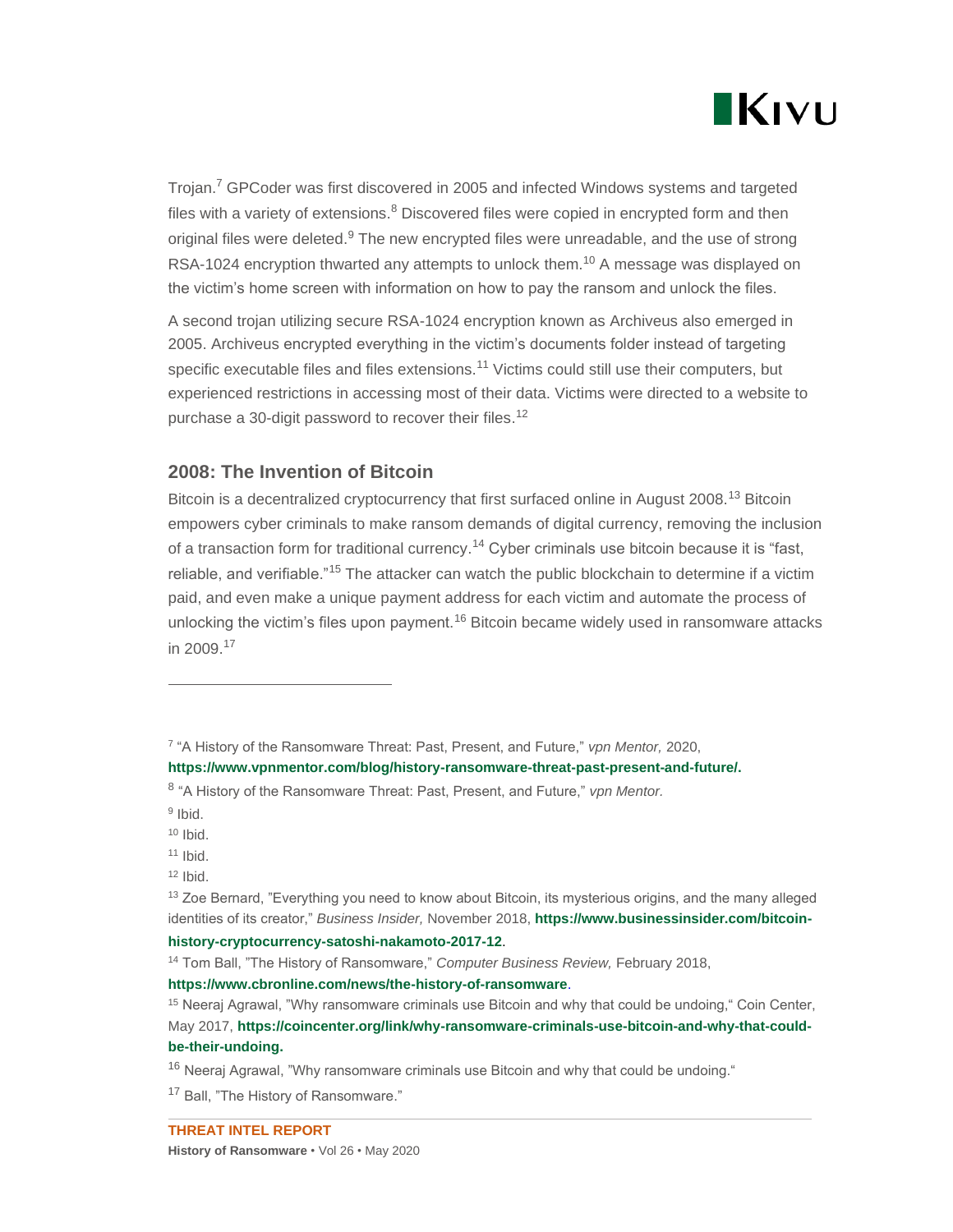

### **2009: Vundo, The Turning Point**

Early forms of Trojan ransomware like GPCoder and Archievus generated low financial returns as they were easily detected and removed by anti-malware software.<sup>18</sup> Therefore, cyber criminals and gangs preferred to launch attacks via phishing and hacking to deceive victims with fictitious anti-viral scams prior to 2009.<sup>19</sup>

A known 'scareware' virus entitled Vundo evolved tactics and began to function as ransomware in 2009. Vundo previously infected computer systems and triggered its own fake security alert, prompting victims to a false fix.<sup>20</sup> However, attackers transformed Vundo into ransomware by using it to encrypt files on victim's computers, and then selling them a legitimate remedy to unlock the files in 2009.<sup>21</sup> This strategic shift in the execution of Vundo represented the first indication that attackers believed ransomware had the potential to become a profitable enterprise.<sup>22</sup> The proliferation of anonymous online payment platforms enabled attackers to receive ransom payments on a mass scale. $^{23}$  Furthermore, the increasing sophistication of ransomware methodology fueled its growth causing a ransomware boom between 2009 and 2011.

#### **2011: Trojan Winlock**

The WinLock Trojan appeared in 2011 and is considered the first widespread example of "Locker" ransomware. The locker prevents the ransomware victim from logging into their device and entire system instead of only encrypting the files.<sup>24</sup> The WinLock Trojan targeted Windows operating systems and copied the product activation system, keeping victims locked out until they purchased an activation key.<sup>25</sup> The WinLock Trojan prompted users to call a 'toll free' number that ended up racking up a significant bill to the attackers after the call ended.<sup>26</sup>

 $24$  Ibid.

**[https://kraftbusiness.com/cyber-security/evolution-of-ransomware-2019-brings-30-year-](https://kraftbusiness.com/cyber-security/evolution-of-ransomware-2019-brings-30-year-anniversary/)**

#### **[anniversary/](https://kraftbusiness.com/cyber-security/evolution-of-ransomware-2019-brings-30-year-anniversary/)**.

<sup>18</sup> "A History of the Ransomware Threat: Past, Present, and Future," *vpn Mentor.*

 $19$  Ibid.

 $20$  Ibid.

 $21$  Ibid.

 $22$  Ibid.

 $23$  Ibid.

<sup>&</sup>lt;sup>25</sup> "The Evolution of Ransomware: 2019 Brings the 30 Year Anniversary," Kraft, 2019,

<sup>&</sup>lt;sup>26</sup> "The Evolution of Ransomware: 2019 Brings the 30 Year Anniversary," Kraft.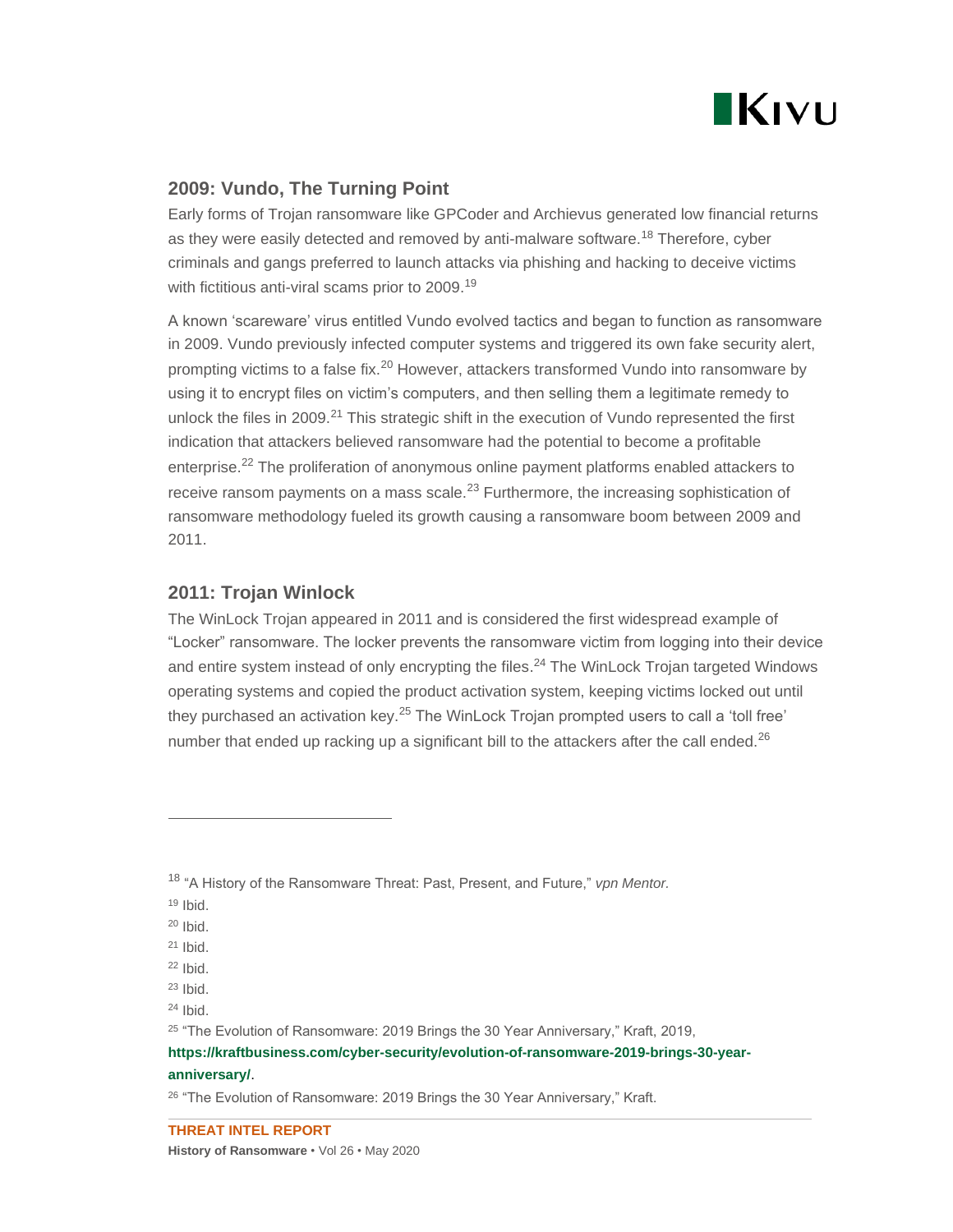

#### **2012: 'Police' Ransomware**

The trend of imitating software to trick victims into paying with fake subscriptions evolved with the development of 'police' ransomware. Attackers would deploy malware that would target infected systems with messages claiming to represent law enforcement agencies.<sup>27</sup> Attackers informed victims that evidence related to criminal activity was discovered on the device and that it would remain locked until a fine was paid.<sup>28</sup> Police ransomware was often customized to make attacks seem more authentic by displaying the victim's IP address, or a live feed from their own camera.<sup>29</sup>

#### **2013-2015: Stronger Encryption**

CryptoLocker surfaced in 2013 as a more aggressive and direct version of ransomware. CryptoLocker presented victims with two options: pay the ransom within three days, or all the files would be deleted.

CryptoLocker represented the advancements cyber criminals reached in encryption. CryptoLocker programmers used C2 servers on the hidden Tor network and produced 2048-bit RSA public and private key encryptions to infect files with specified extensions.<sup>30</sup> This acted as a dual protective measure: individuals would be unable to search for the public key as a base to decrypt the files as it was hidden on the Tor network, while the private key held by the programmers was independently strong.<sup>31</sup>

CryptoLocker also innovated a new distribution method. Infection initially spread via the Gameover Zeus botnet; a network of infected 'zombie' computers tasked with spreading malware throughout the internet.<sup>32</sup> Therefore, CryptoLocker signified the first ransomware spread through the medium of infected websites. $33$  Successive ransomware adopted these CryptoLocker principles to replicate CryptoLocker's lucrative success. The United States Department of Justice seized the Gameover Zeus botnet in 2014, therefore dismantling CryptoLocker.<sup>34</sup>

 $27$  Ibid.

<sup>28</sup> "A History of the Ransomware Threat: Past, Present, and Future," *vpn Mentor.*

 $29$  Ibid.

<sup>30</sup> Ibid.

 $31$  Ibid.

 $32$  Ibid.

 $33$  Ibid.

<sup>&</sup>lt;sup>34</sup> Mark Anthony Fuentes, "A Brief History of Ransomware," Horangi Cybersecurity, September 2019, **<https://www.horangi.com/blog/a-brief-history-of-ransomware>**.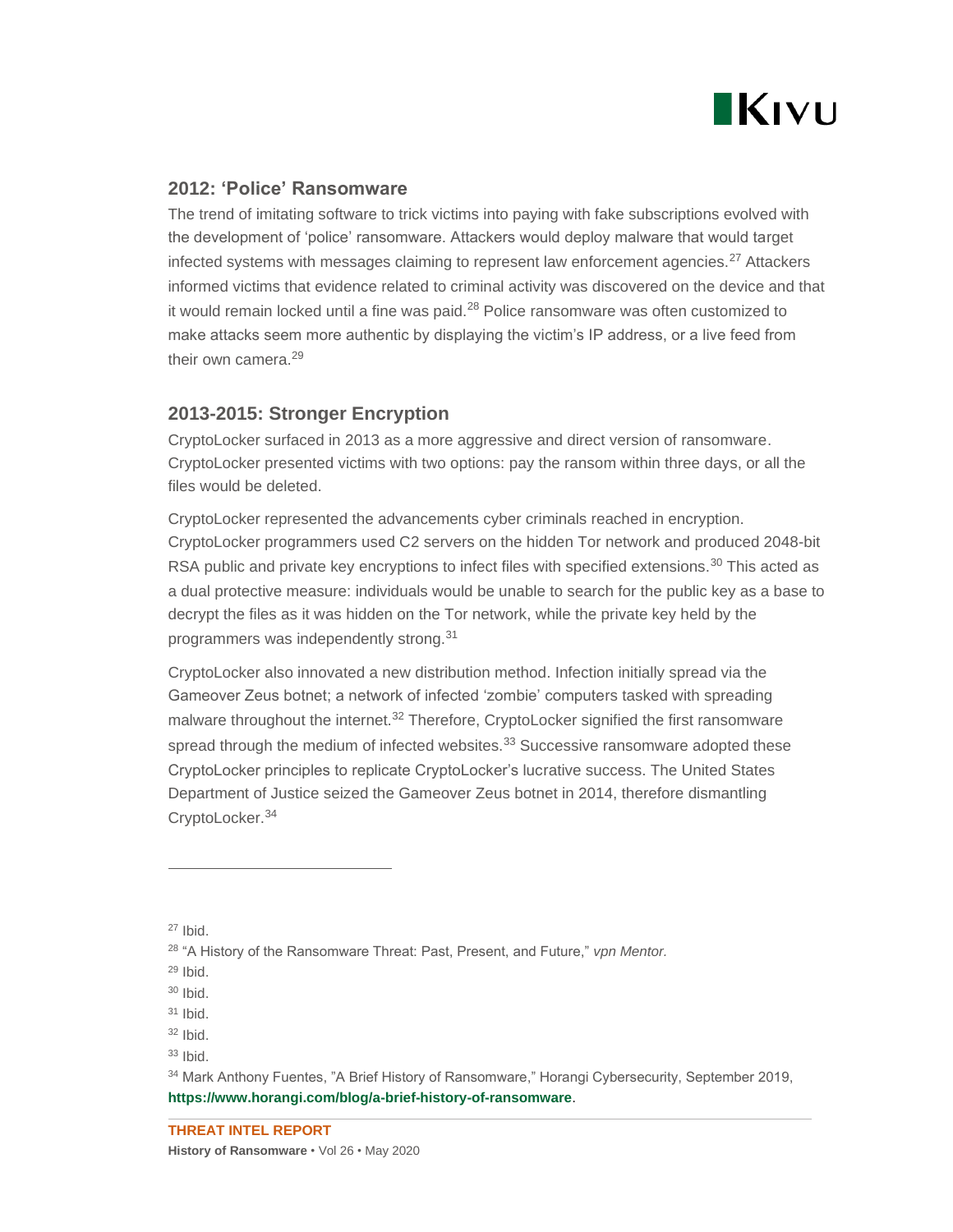

### **2016: Locky and KeRanger**

Locky is one of the most dangerous examples of ransomware due to the expediency and scale it infected computers.<sup>35</sup> Locky distributed via phishing attacks with malicious Microsoft Word attachments and infected up to 100,000 new systems every day at its peak performance.<sup>36</sup> Locky also changed encrypted file names making it very difficult to correctly restore data.<sup>37</sup>

KeRanger emerged as the first ransomware that targeted Mac computer systems. KeRanger targeted Mac files and the Mac's restore system, preventing the victim from restoring the system to a previous version.<sup>38</sup>

#### **2017: Global Campaigns: WannaCry and Petya**

Wannacry and Petya represent the first ransomware attacks that occurred on a widespread global scale.

Wannacry is a cryptoworm that semi-autonomously replicates and spreads automatically.<sup>39</sup> Wannacry marked a new phase in ransomware as it was the first ransomware that spread via targeted vulnerabilities on computers.<sup>40</sup>

Wannacry attacked its first victims in Spain in May 2016.<sup>41</sup> Within days, Wannacry infected a quarter of a million computers, representing the largest ransomware attack in history.<sup>42</sup>

Petya was another cryptoworm that exploited the same Windows vulnerabilities as Wannacry, despite the targeted release of security patches to remedy the issue.<sup>43</sup> Petya's success illustrates the urgency and necessity for patches in computer systems and environments.

## **2018: Grandcrab**

Gandcrab is a Ransomware as a Service (RaaS) which allows any cybercriminal to utilize the software to execute attacks.<sup>44</sup> GandCrab is spread via malicious emails where the victim is

<sup>&</sup>lt;sup>35</sup> "The Evolution of Ransomware: 2019 Brings the 30 Year Anniversary," Kraft.

<sup>36</sup> Ibid.

<sup>37</sup> "Locky Ransomware," KnowBe4, 2016, **<https://www.knowbe4.com/locky-ransomware>**.

<sup>38 &</sup>quot;The Evolution of Ransomware: 2019 Brings the 30 Year Anniversary," Kraft.

<sup>39</sup> "A History of the Ransomware Threat: Past, Present, and Future," *vpn Mentor.*

 $40$  Ibid.

<sup>41</sup> Ibid.

 $42$  Ibid.

<sup>43 &</sup>quot;The Evolution of Ransomware: 2019 Brings the 30 Year Anniversary," Kraft.

 $44$  Ibid.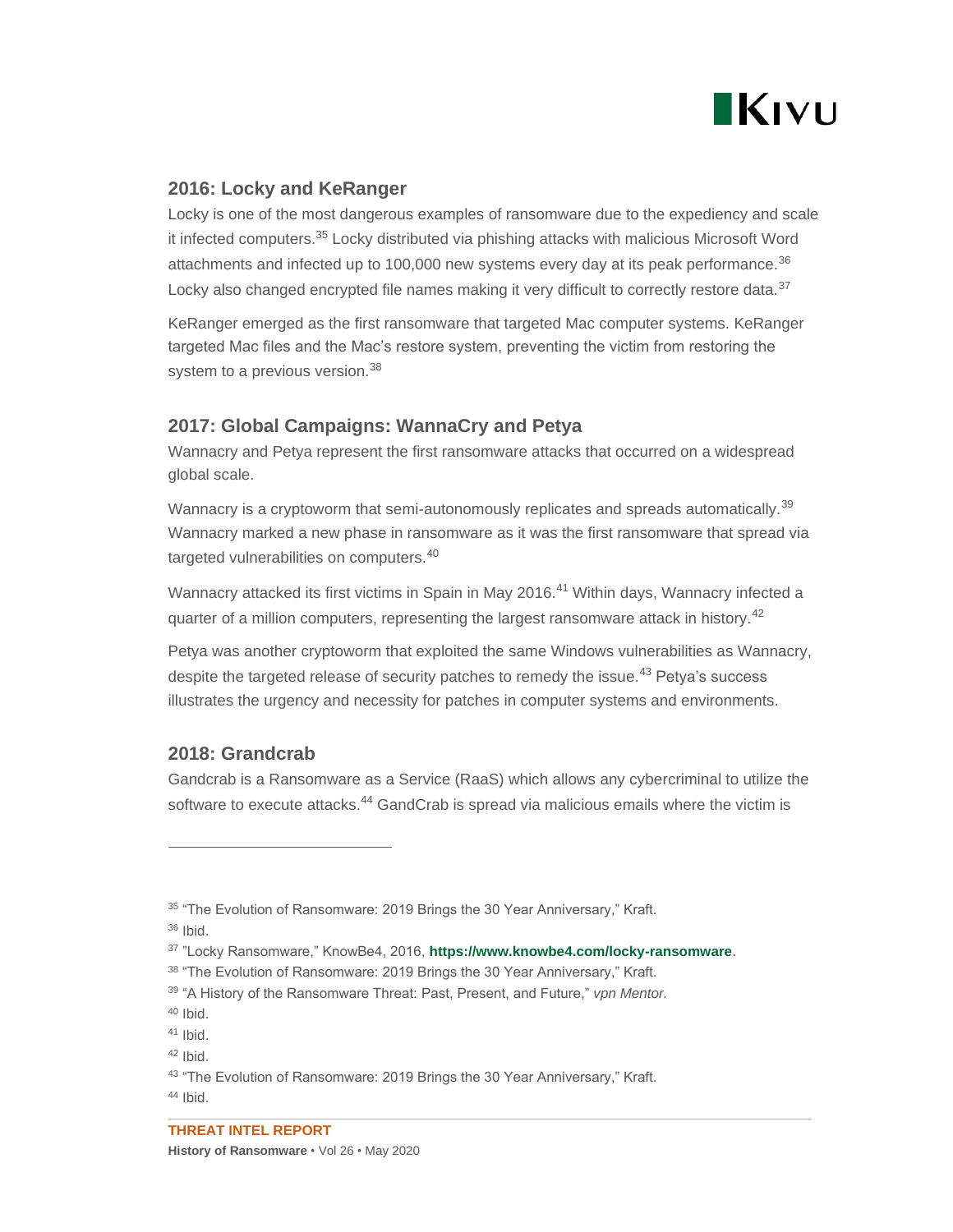

prompted to download a zip file containing the ransomware.<sup>45</sup> The cybercriminals behind GandCrab announced they suspended operations in May 2019.<sup>46</sup>

#### **2019: REvil and Sodinokibi**

REvil ransomware, also known as Sodinokibi, was first discovered in Italy in May 2019 and is known as the successor of GandCrab.<sup>47</sup> REVil is a RaaS model for distribution and employs anti-kill technology to avoid detection by anti-malware software.<sup>48</sup> Sodinokibi spreads through Oracle WebLogic vulnerabilities, Flash UAF vulnerabilities, phishing emails, and RDP ports.<sup>49</sup>

#### **2020: Ransomware Forecast**

The Federal Bureau of Investigation's (FBI) Internet Crime Complaint Center (IC3) issued a 'high-impact' warning to U.S. businesses and organizations of ransomware in October 2019. The warning stated that indiscriminate ransomware campaigns sharply declined while 'losses from ransomware increased significantly as attacks become "more targeted, sophisticated and costly."<sup>50</sup> Kivu assesses that ransomware attacks will reflect this trend in 2020.

Furthermore, we anticipate a surge in Ryuk ransomware attacks after the panic of the pandemic subsides. We assess it is highly likely that there will be an increase in ransomware attackers publicly releasing their victim's private and sensitive information to apply pressure on the victim to pay the ransom. We anticipate industries including healthcare, manufacturing, government organizations, education entities, and professional services will continue to remain the most targeted for ransomware attacks. We assess that spam and phishing emails will remain the most common attack vector for ransomware attacks and that phishing campaigns will continue to increase while much of the world's workforce continues to work from home.

 $45$  Ibid.

<sup>46</sup> "GandCrab," Malwarebytes, 2020, **<https://www.malwarebytes.com/gandcrab/>**.

<sup>47</sup> "The 10 Most Popular Types of Ransomware in 2019," Infotech News, January 2020,

**<https://meterpreter.org/the-10-most-popular-ransomware-in-2019/>**.

<sup>48 &</sup>quot;The 10 Most Popular Types of Ransomware in 2019," Infotech News.

 $49$  Ibid.

<sup>50</sup> Davey Winder, "FBI Issues 'High-Impact' Cyber Attack Warning—What You Need to Know," *Forbes,*  October 2019, **[https://www.forbes.com/sites/daveywinder/2019/10/03/fbi-issues-high-impact-cyber](https://www.forbes.com/sites/daveywinder/2019/10/03/fbi-issues-high-impact-cyber-attack-warningwhat-you-need-to-know/#63af0e6740af)[attack-warningwhat-you-need-to-know/#63af0e6740af](https://www.forbes.com/sites/daveywinder/2019/10/03/fbi-issues-high-impact-cyber-attack-warningwhat-you-need-to-know/#63af0e6740af)**.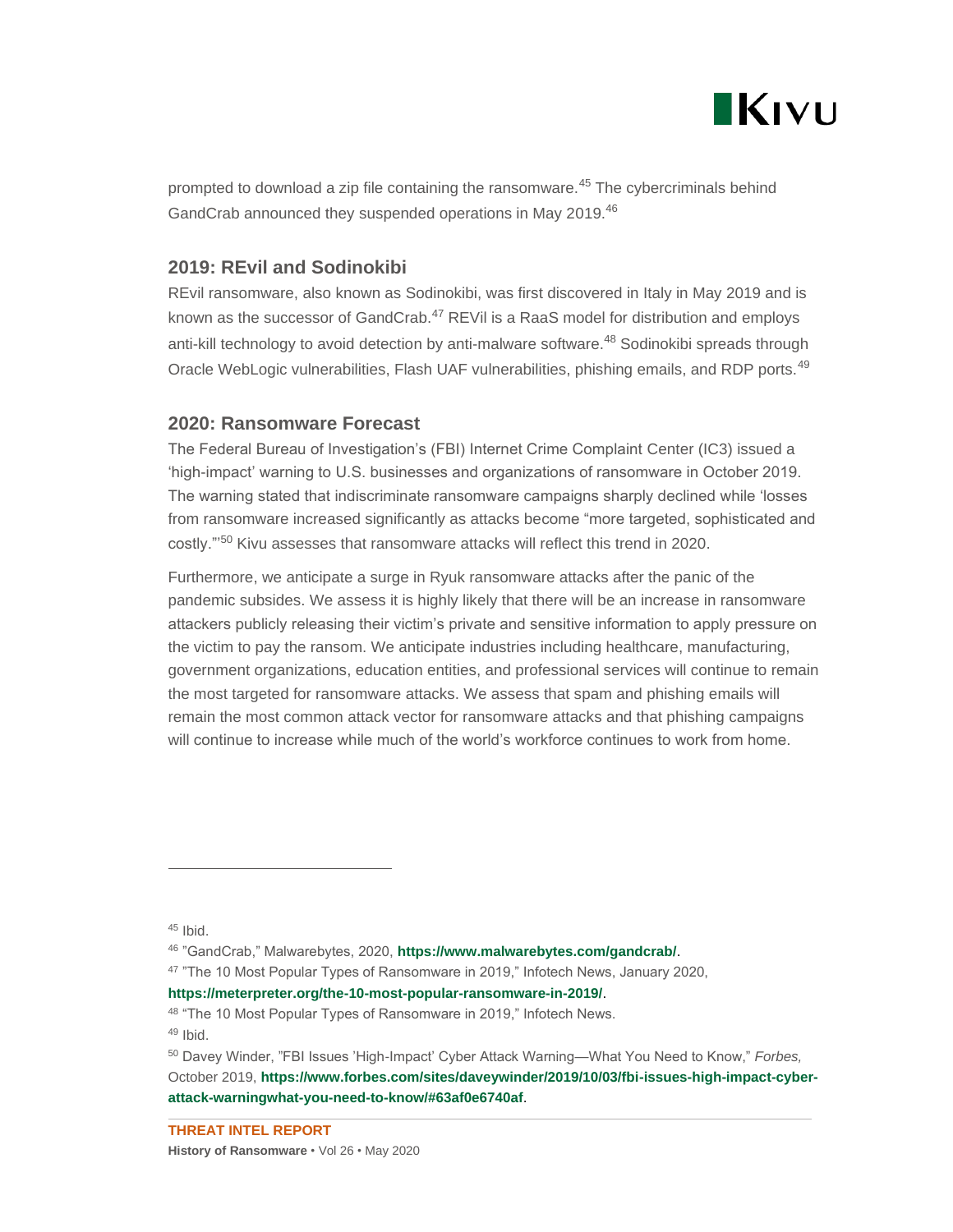

# **Timeline of Ransomware**

Key events from 1989 to 2020.



#### **THREAT INTEL REPORT History of Ransomware** • Vol 26 • May 2020

#### Figure 1. **A timeline of ransomware evolution.**

*Made with Visme Infographic Maker.*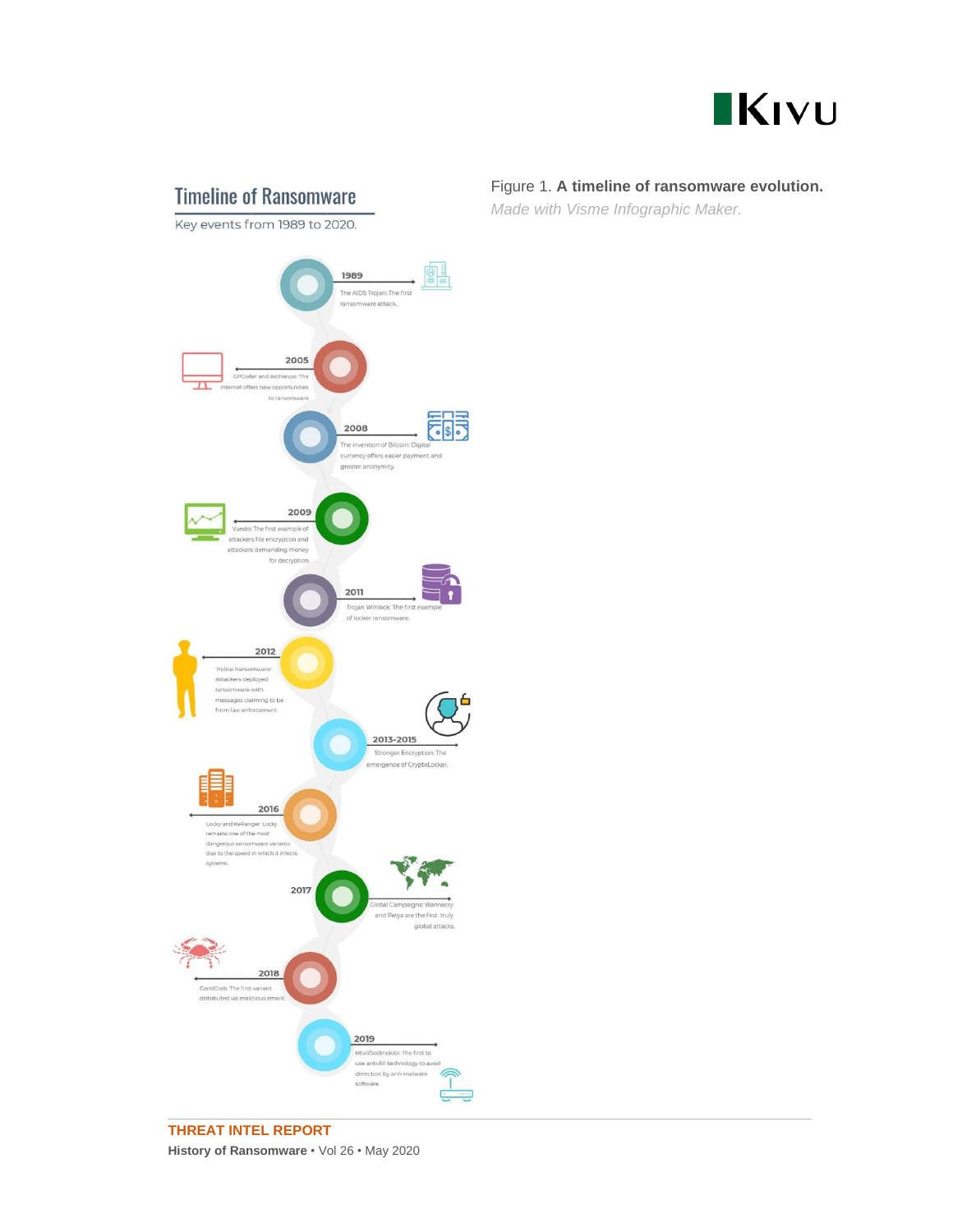

#### **Sources**

"A History of the Ransomware Threat: Past, Present, and Future." *vpn Mentor.* 2020. **<https://www.vpnmentor.com/blog/history-ransomware-threat-past-present-and-future/>**.

Agrawal, Neeraj. "Why ransomware criminals use Bitcoin and why that could be undoing." Coin Center. May 2017. **[https://coincenter.org/link/why-ransomware-criminals-use-bitcoin-and](https://coincenter.org/link/why-ransomware-criminals-use-bitcoin-and-why-that-could-be-their-undoing)[why-that-could-be-their-undoing](https://coincenter.org/link/why-ransomware-criminals-use-bitcoin-and-why-that-could-be-their-undoing)**.

Ball, Tom. "The History of Ransomware." *Computer Business Review.* February 2018. **<https://www.cbronline.com/news/the-history-of-ransomware>**.

Bernard, Zoe. "Everything you need to know about Bitcoin, its mysterious origins, and the many alleged identities of its creator." *Business Insider.* November 2018. **[https://www.businessinsider.com/bitcoin-history-cryptocurrency-satoshi-nakamoto-2017-](https://www.businessinsider.com/bitcoin-history-cryptocurrency-satoshi-nakamoto-2017-12) [12](https://www.businessinsider.com/bitcoin-history-cryptocurrency-satoshi-nakamoto-2017-12)**.

De Groot, Juliana. "A History of Ransomware." *Digital Guardian.* October 24, 2019. **[https://digitalguardian.com/blog/history-ransomware-attacks-biggest-and-worst](https://digitalguardian.com/blog/history-ransomware-attacks-biggest-and-worst-ransomware-attacks-all-time)[ransomware-attacks-all-time](https://digitalguardian.com/blog/history-ransomware-attacks-biggest-and-worst-ransomware-attacks-all-time)**.

Fuentes, Mark Anthony. "A Brief History of Ransomware." Horangi Cybersecurity. September 2019. **<https://www.horangi.com/blog/a-brief-history-of-ransomware>**.

"GandCrab." Malwarebytes. 2020. **<https://www.malwarebytes.com/gandcrab/>**.

"Locky Ransomware." KnowBe4. 2016. **<https://www.knowbe4.com/locky-ransomware>**.

"Ransomware." Cybersecurity and Infrastructure Security Agency. 2020. **[https://www.us](https://www.us-cert.gov/Ransomware)[cert.gov/Ransomware](https://www.us-cert.gov/Ransomware)**.

"Ransomware." KnowBe4. 2020. **<https://www.knowbe4.com/ransomware>**.

"The Evolution of Ransomware: 2019 Brings the 30 Year Anniversary." Kraft, 2019. **[https://kraftbusiness.com/cyber-security/evolution-of-ransomware-2019-brings-30-year](https://kraftbusiness.com/cyber-security/evolution-of-ransomware-2019-brings-30-year-anniversary/)[anniversary/](https://kraftbusiness.com/cyber-security/evolution-of-ransomware-2019-brings-30-year-anniversary/)**.

"The 10 Most Popular Types of Ransomware in 2019." Infotech News. January 2020. **<https://meterpreter.org/the-10-most-popular-ransomware-in-2019/>**.

Winder, Davey. "FBI Issues 'High-Impact' Cyber Attack Warning—What You Need to Know." *Forbes.* October 2019. **[https://www.forbes.com/sites/daveywinder/2019/10/03/fbi-issues](https://www.forbes.com/sites/daveywinder/2019/10/03/fbi-issues-high-impact-cyber-attack-warningwhat-you-need-to-know/#63af0e6740af)[high-impact-cyber-attack-warningwhat-you-need-to-know/#63af0e6740af](https://www.forbes.com/sites/daveywinder/2019/10/03/fbi-issues-high-impact-cyber-attack-warningwhat-you-need-to-know/#63af0e6740af)**.